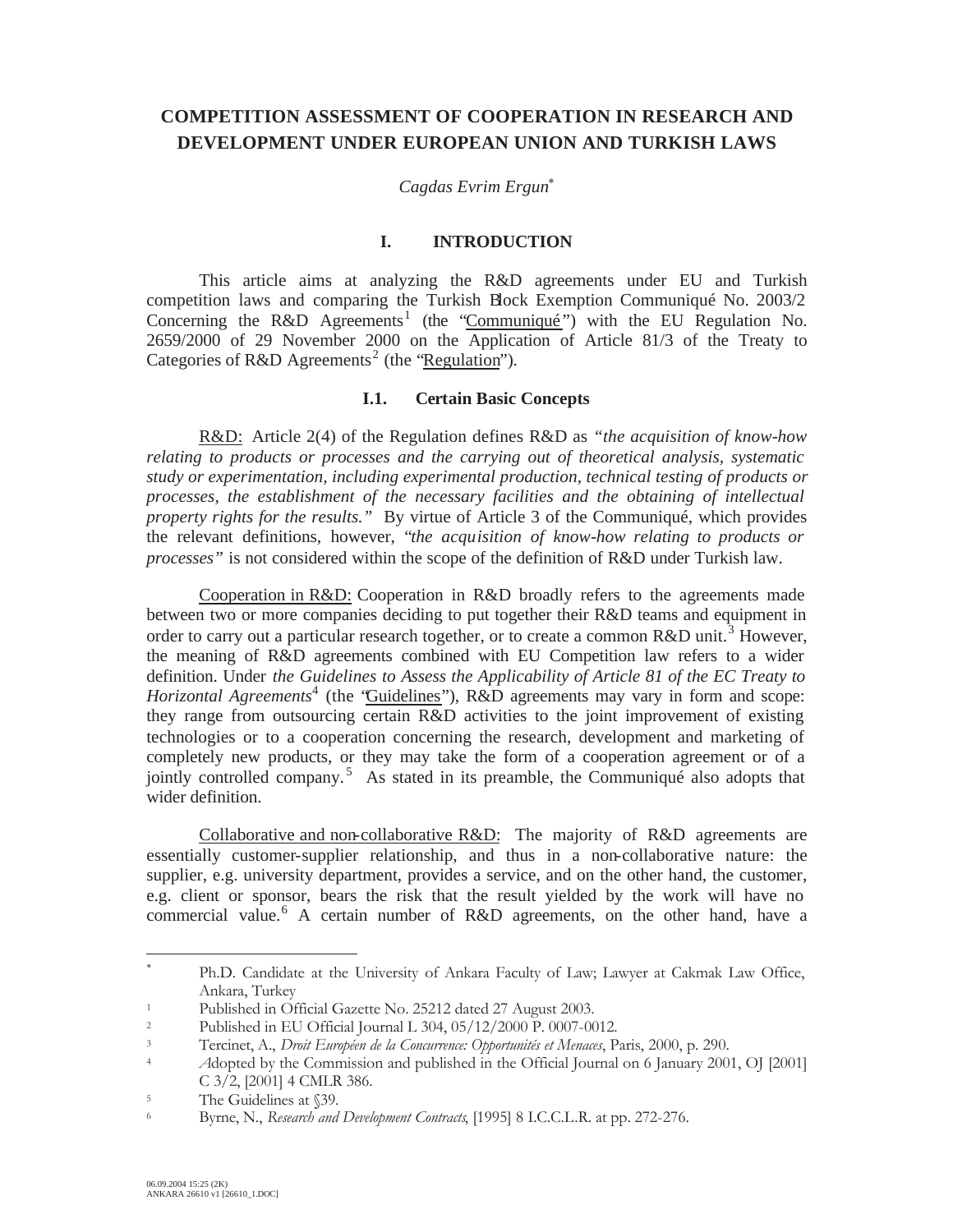collaborative character; so allowing contracting parties to share the risks and benefits of the work, i.e. collaborative R&D agreements. In so doing, the parties to the collaborative R&D agreement aim to obtain results that are not likely to be forthcoming, at least not within the time-scale envisaged by the joint-venture, if the R&D were left to the separate, uncoordinated efforts of the parties.<sup>7</sup>

## **I.2. BENEFITS AND RISKS OF COOPERATION IN R&D**

#### **I.2.a. Benefits of Cooperation in R&D**

Cooperation in R&D and in the exploitation of the results is generally beneficial to both undertakings, in particular, to small and medium-sized enterprises (the "SMEs") and to the consumers. Particularly collaborative R&D agreements promote technical and economic progress by increasing the dissemination of know-how between the parties and avoiding duplication of R&D work.<sup>8</sup>

Collaborative R&Ds are especially beneficial to SMEs aiming to become a leader in fast-developing market segments. To achieve that goal and to remain competitive, SMEs need constantly to innovate. Through R&D cooperation there is a likelihood that overall R&D by SMEs will increase and that they will be able to compete more vigorously with stronger market players. However, that consideration can also be criticized by simply mentioning a statistical research done by the OECD: The vast majority of small firms in OECD countries do not perform any organized R&D cooperation, and, for example, eight largest R&D programs account for more than 30% of all industrial R&D in all OECD countries.<sup>9</sup>

Consequently, although R&D cooperation is considered to be particularly beneficial to SMEs, it is rather preferred by large size companies. Recent statistics carried out on the relation between size of the company and expenditure on R&D cooperation also demonstrate that those data did not change from the time when OECD carried out that statistical work.<sup>10</sup>

In addition to the undertakings, consumers can generally be expected to benefit from collaborative R&D agreements as well, thanks to the increased volume and effectiveness of R&D through the introduction of new or improved products or services or the reduction of prices brought about by new or improved processes.<sup>1</sup>

#### **I.2.b. Anti-Competitive Effects of Cooperation in R&D**

Cooperation in R&D enables the creation of wholly new markets or industries; however, on a negative balance, it may lead over time to the demise of existing industries.<sup>12</sup> R&D agreements between powerful and potentially very innovative competitors may reduce

<sup>7</sup> *ibid.* at p. 276.

<sup>&</sup>lt;sup>8</sup><br>Recital 10 of the Regulation.

<sup>9</sup> Freeman, C., *Size of Firms, R and D, and Innovation*, in International Conference on Monopolies, Mergers, and Restrictive Practices, Cambridge, 1969, pp. 145-154.

<sup>&</sup>lt;sup>10</sup> See e.g. Statistics on *"Company and other non-Federal funds for industrial R&D performance in the U.S. 1997 to 2000"* by National Science Foundation, available at *'http://www.nsf.gov/sbe/srs/srs02403 /tables/e2.xls'.*

<sup>11</sup> Recital 12 of the Regulation and Paragraph 1 of the Preamble of the Communiqué.

<sup>12</sup> Byrne, N., *Research and Development Contracts*, [1995] 8 I.C.C.L.R. at pp. 272-276.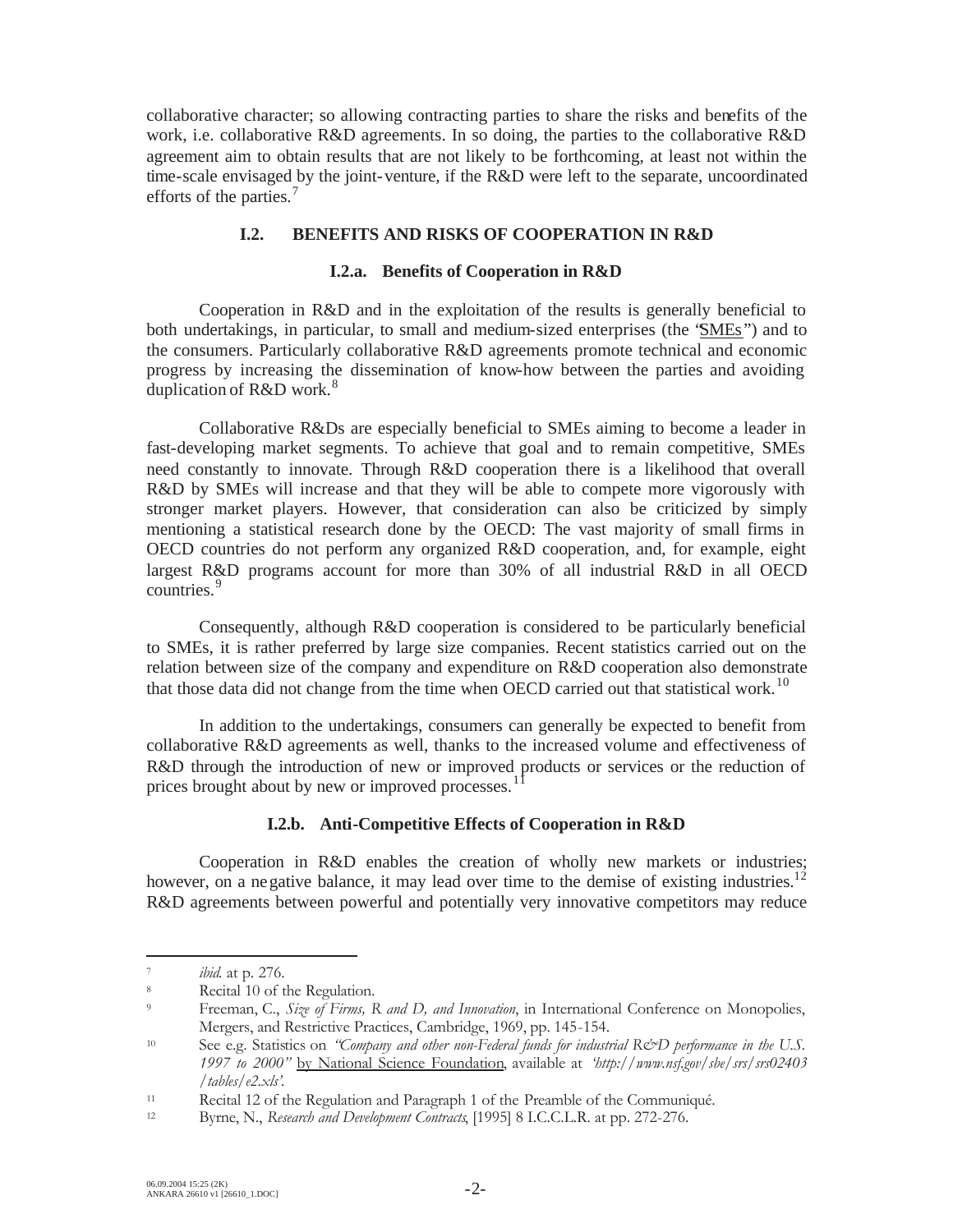the competition in innovation, and may facilitate coordination of prices and production.<sup>13</sup> Therefore, the EU Commission has, in a considerable number of  $\text{cases}^{14}$ , made it a condition of an exemption that the partners have the right to use the results of the R&D separately, thus preserving competition between the parties to the R&D.<sup>15</sup> Similarly, Article 5(e) of the Communiqué provides that any R&D agreements have to recognize the right of the parties to use the results of the R&D separately.

The EU Commission makes a threefold distinction with respect to the anticompetitive effects of R&D cooperation: first, it may restrict innovation, secondly it may cause the coordination of the parties' behavior in existing markets and thirdly, foreclosure problems may occur at the level of the exploitation of possible results.<sup>16</sup> However, these types of negative market effects are only likely to emerge when the parties to the cooperation have significant power on the existing markets and/or competition with respect to innovation is significantly reduced.<sup>17</sup> The Communiqué does not specifically deals with the possible adverse market effects of the R&D agreements.

## **II. REGULATORY FRAMEWORK GOVERNING R&D AGREEMENTS**

## **II.1. Regulatory Framework Under EU Law**

## *II.1.a. Treaty Basis of R&D Policy of the EU*

Title  $XVIII^{18}$  of the EU Treaty particularly deals with research and technological development, and Article 163(1) clearly points out the objective of the EU as *"strengthening the scientific and technological bases of Community industry and encouraging it to become more competitive at international level."* Moreover, Article 163(2) provides that, in order to achieve that objective, *"the Community shall, throughout the Community, encourage undertakings, including small and medium-sized undertakings, […] in their research and technological development activities of high quality; it shall support their efforts to cooperate with one another."* 

Article 81(1) of the EC Treaty prohibits all agreements, decisions and concerted practices between undertakings which may effect trade between EC Member States and which have as their object or effect the prevention, restriction or distortion of competition within the common market. The application of this provision to R&D cases shows particularities as R&D agreements themselves are treated in a different manner from other horizontal agreements, particularly because of their importance for the promotion of innovation. The EU Commission considers that, in order to assess the applicability of Article 81(1), it is not sufficient to envisage the competition between parties, but it is also necessary to consider whether an R&D agreement is likely to affect competition to such an extent that negative effects can be expected.<sup>19</sup> In considering whether an R&D is likely to cause such a

<sup>13</sup> Fifteenth Report of the Commission on Competition Policy, point 282. See also Regulation, Recital 4; and also Guidelines, §42.

<sup>14</sup> e.g. in *Henkel/Colgate*, D. Comm. Dec. 23, 1971, 1972 OJ L 31/29; and also in *Beecham/Parke Davis*, D. Comm. Jan. 17, 1979, 1979 OJ L 70/11.

<sup>15</sup> Ritter, Braun & Rawlinson, *European Competition Law: A Practitioner's Guide*, 2nd ed., 2000, p. 674.

Guidelines, §61

<sup>17</sup> *ibid.*

<sup>18</sup> Articles 163 to 173 of the EC Treaty.

<sup>19</sup> *La Politique Européenne de Concurrence: XXXe Rapport sur la politique de concurrence,* by the European Commission, 2000, p. 20.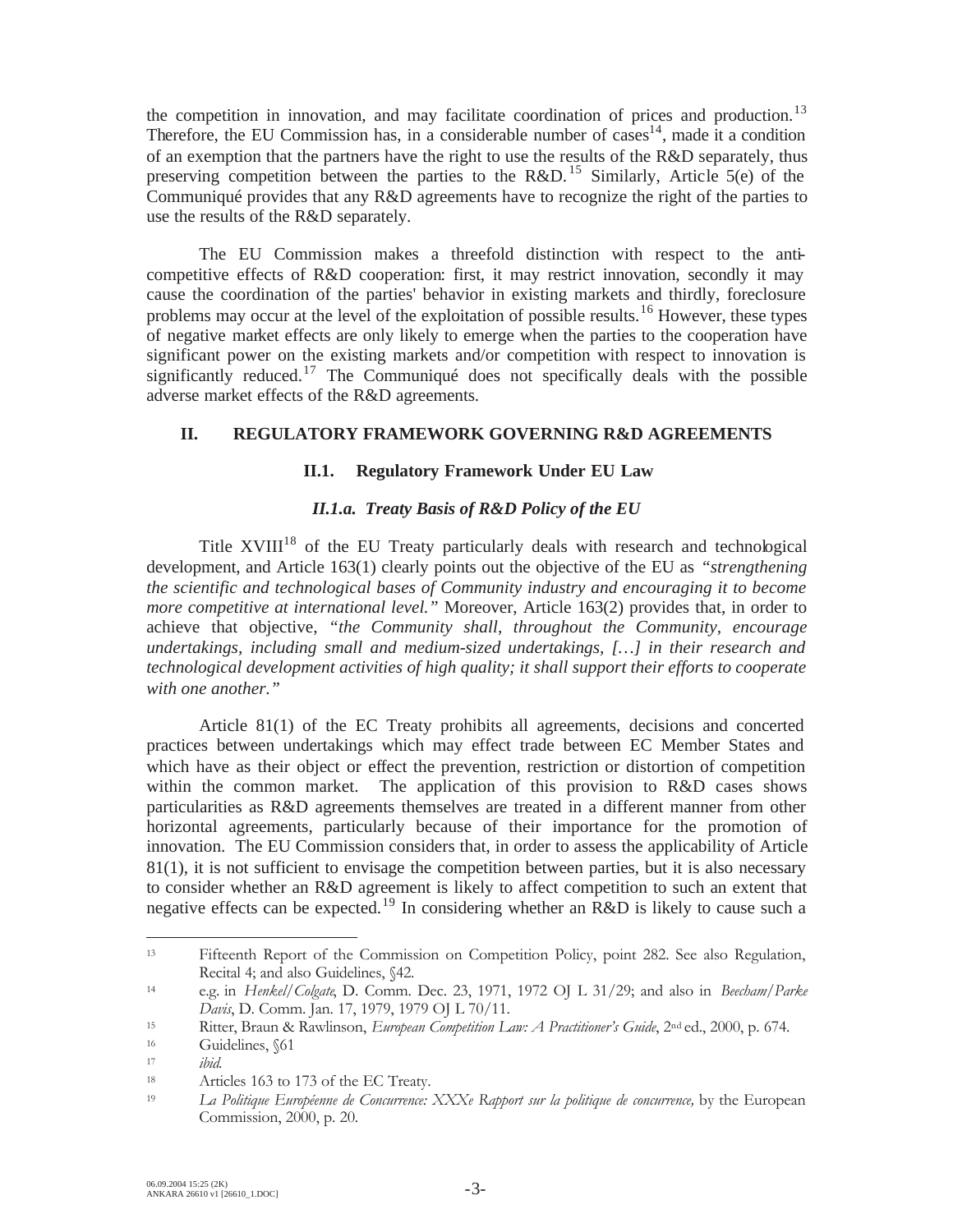negative effect on the market, in the wording of the Guidelines, *"the economic context must be considered, taking into account the nature of the agreement and the parties' market power.*"<sup>20</sup> Under Article 81(3) of the EC Treaty, provided that certain conditions are fulfilled, the provisions set out in the Article 81(1) may be declared inapplicable, i.e. the agreement or arrangement may be granted an exemption.<sup>21</sup>

# *II.1.b.* The Regulation<sup>22</sup>

The EU Commission, taking into consideration the importance of R&D agreements for the promotion of innovation in Europe, adopted the Regulation, which entered into force on 1 January 2001. The Regulation mainly confers block exemption upon certain R&D agreements, sets out conditions for application of the block exemption, deals with the market share threshold and duration of the exemption, and finally provides for the principals on the application of that market share threshold.

The Regulation, in the method followed as well as in the substance, is rather comparable to, and globally compatible with, the US Guidelines for Collaborations among competitors, which would allow undertakings concluding agreements producing their effect on both continents to observe the prescriptions of both sets of rules.<sup>23</sup>

# *II.1.c. The Guidelines*<sup>24</sup>

The Guidelines mainly set out the perspective of the EU Commission as regards horizontal agreements and then work through the treatment of different types of horizontal agreements including R&D. Chapter 2 of the Guidelines<sup>25</sup>, which particularly deals with R&D agreements, sets out the benefits, especially for small and medium-sized undertakings and the competition problems that the R&D agreements may lead; gives the definition of relevant market with respect to R&D agreements; and finally, clarifies a number of issues concerning the application of Article 81(1) and 81(3) of the EC Treaty.

The Guidelines are mainly of benefit to undertakings, among them, in particular, to small and medium-sized enterprises (the 'SMEs'). Firstly, they offer a significant increase in legal certainty, since they are intended to help companies falling outside the block exemption to assess with greater certainty whether an agreement is eligible for an individual exemption. To facilitate this assessment, the Guidelines also offer a number of concrete examples.<sup>26</sup>

#### **II.2. Regulatory Framework Under Turkish Law**

*II.2.a. Law No. 4054 on the Protection of Competition27 (the "Competition Law")*

<sup>20</sup> Guidelines, §20.

<sup>21</sup> e.g. in *BP/Kellogg* (16 *BP/Kellogg* [1986] 2 CMLR 619), the Commission held that the agreement infringed Article 81(1) as the agreement contained restrictions as to products other than those which were subject of the joint R&D. However, an exemption under Article 81(3) was granted. See also: Singleton, E.S., *Competition Law*, 1992, p. 237.

<sup>22</sup> See fn. 1 *supra.*

Jalabert-Doury, N., op. cit.

<sup>24</sup> See fn. 5 *supra.*

Guidelines, Ch. 2,  $\sqrt{3}$  39 to 77.

<sup>26</sup> *ibid.* at §75 to 77.

<sup>27</sup> Published in Official Gazette No. 22140 dated 13 December 1994.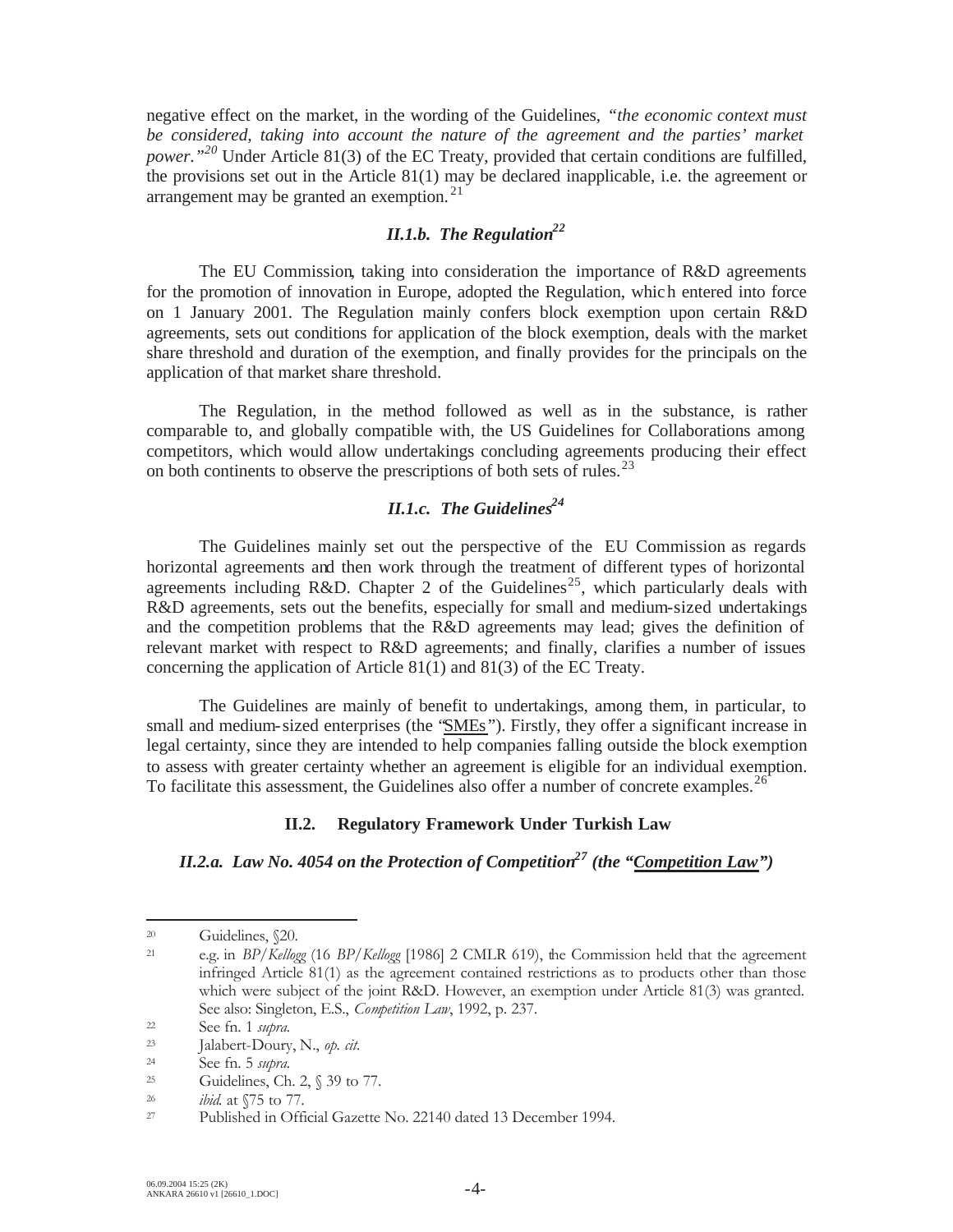Article 5 of the Competition Law provides that "the Board may issue communiqués by which certain categories of agreements shall be exempted as a group" provided that such agreement (i) contributes to new developments and progress or technical or economic improvement in production or distribution of goods and in providing services; (ii) allows consumers to get a share from the resulting benefit; (iii) do not eliminate competition in a substantial part of the relevant market; and (iv) do not induce a restraint on competition that is more than essential for the attainment of the objectives set out in paragraphs (a) and (b).

#### *II.2.b. The Communiqué*

The Communiqué mainly provides block exemption for certain R&D agreements; sets out the period of exemption, conditions for application of the block exemption and the hard core restrictions; regulates the withdrawal of the exemption; and finally provides the principles of application of the exemption to the concerted practices.

### **III. BASIC PRINCIPLES OF THE COMMUNIQUÉ AND THE REGULATION**

#### **III.1 Exemptions Granted to R&D Agreements**

As mentioned in the Guidelines<sup>28</sup> and the Communiqué<sup>29</sup>, most R&D agreements bring economic benefits by means of cost savings and cross fertilization of ideas and experience. It therefore appears reasonable to provide exemptions to such agreements, since it can be presumed that the positive effects of R&D cooperation would outweigh any negative effects on competition.

Accordingly, the Regulation exempts those R&D agreements which fulfill the conditions stated in Article 3 of the Regulation and which do not include hard core restrictions stated in Article 5 thereof, provided that the combined market share of the parties in the affected existing markets does not exceed 25 percent. Where cooperation in R&D makes an undertaking dominant either on existing markets or as regards innovation, such an agreement, which produces anti-competitive effects in the meaning of Article 81, can -in principle- not be exempted.

Similarly, the Communiqué exempts the R&D agreements which fulfill the conditions stipulated in Article 5 of the Communiqué and which do not include hard core restrictions stated in Article 6 thereof, provided that the combined market share of the parties in the affected existing markets does not exceed 40 percent.

#### **III.2. Relevant Market with respect to R&D Agreements**

The identification of products, technologies or R&D efforts which, are subject to cooperation in R&D, is of cardinal importance in the determination of relevant market with respect to such agreements.

Firstly, the innovation may result in a product or technology, which compete in an existing product or technology market. In that case, possible effects concern the market for existing products. Existing relevant market may also be divided into sub-categories of product and technology markets. When the cooperation concerns R&D for the improvement

<sup>&</sup>lt;sup>28</sup> Guidelines,  $$68$ .<br><sup>29</sup> See Preamble of

See Preamble of the Communiqué.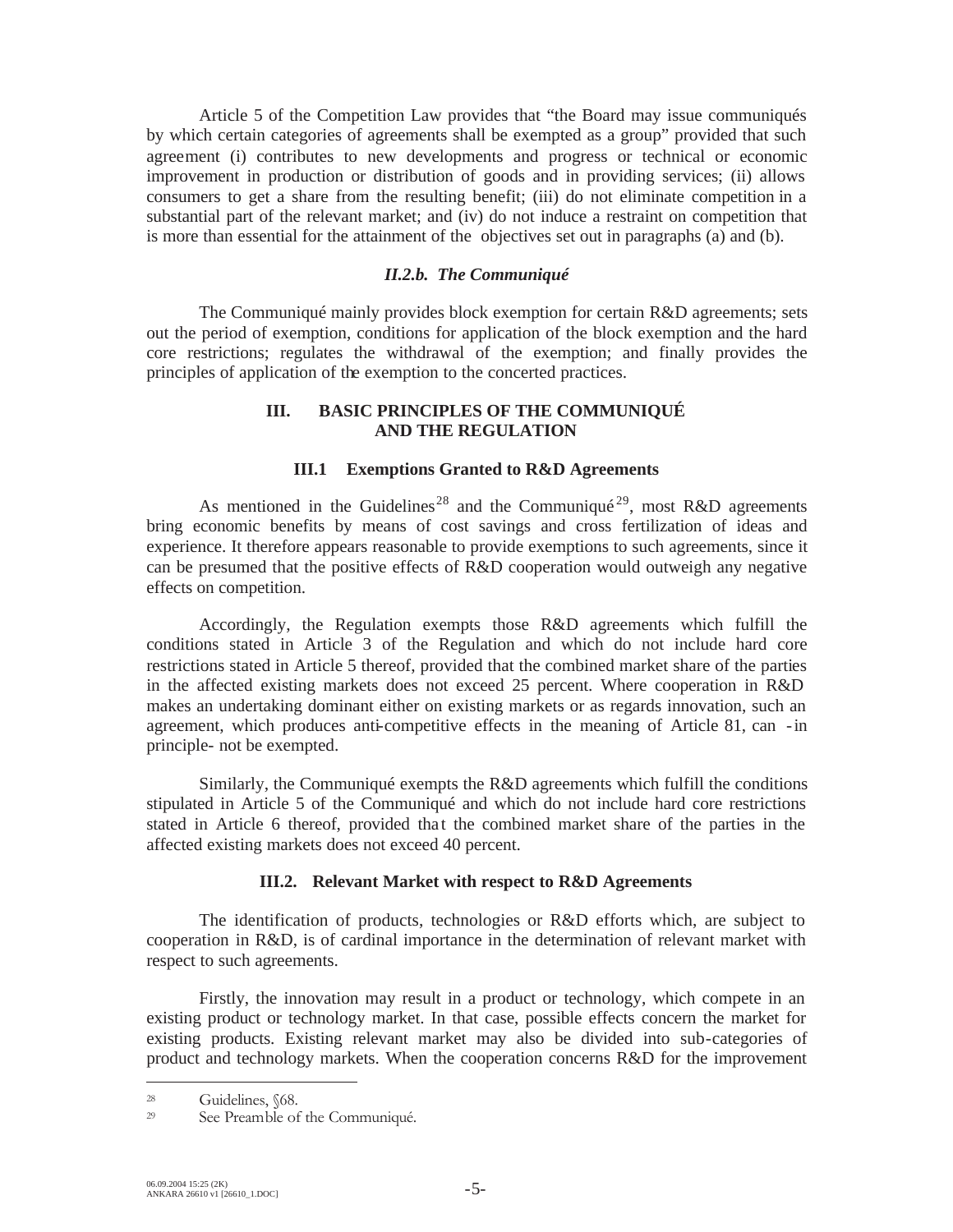of existing products, these existing products including its close substitutes form the relevant product market.<sup>30</sup> Technology markets arise when intellectual property rights are commercialized independently from the products to which they relate. $31$ 

Secondly, innovation may result in a new product that creates its own new market. In this case, the cooperation concerns the development of new products or technology, which either replace existing ones or create a completely new demand.

In all cases, where it is required to define the market, the ECJ and the EU Commission intend to use an extremely narrow definition of product and geographical markets, particularly to facilitate findings of dominance.<sup>32</sup> However, such a narrow determination, in the words of Greaves, is particularly worrying for owners of intellectual property rights since the ownership of intellectual property becomes a particularly significant factor in assessing dominance in the defined relevant market.<sup>33</sup>

Under the Communiqué, the relevant market is defined as the relevant geographic and product markets, but it is not provided any means to determine the relevant geographic and product markets. However, the definition of the relevant market under Turkish law is provided in the Communiqué No. 1997/1 on the Control of Mergers and Acquisitions<sup>34</sup> (the "Communiqué No. 1997/1"), which defines the geographic market as any area within the country, where enterprises are involved in the supply and demand of products and services, the conditions of competition are sufficiently homogenous, and can easily be distinguished from neighboring areas due in particular to the conditions of competition which are appreciably different in those areas. In assessing the geographic market, such factors, in particular, the characteristics of the products or services concerned, existence of entry barriers, appreciable differences of the enterprises' market shares or substantial price differences between the neighboring areas and the relevant area with respect to consumer preferences are taken into account.

Pursuant to the Communiqué No. 1997/1, in determining the relevant product market, the market comprising all products or services, which are regarded as substitutable by consumers by reason of their characteristics, prices and intended use are taken into account, together with the products or services that are subject matter of the merger concerned.

#### **III.3. Conditions for Exemption**

Articles 3 and 4 of the Regulation and Article 5 of the Communiqué stipulate the following conditions that the R&D agreements have to fulfill in order to benefit from the exemption. Pursuant to the Regulation and the Communiqué, all of the following conditions must be met in order for an R&D agreement to benefit from the exemption:

<sup>30</sup> Guidelines, §44.

<sup>31</sup> Vrins, O., *Intellectual Property Licensing and Competition Law: The Role of Market Power and "Double Jeopardy" in the EC Commission's New Deal,* [2001] E.I.P.R, pp. 576-585.

<sup>32</sup> e.g. the *United Brands* case (Case C-27/76 [1978] 1 C.M.L.R. 429) constitutes a paradigm to illustrate the severity of the ECJ when defining product market. In that case, the Court upheld the Commission's decision in refusing to include bananas in a global market for fresh fruits. See Vrins, O., *op. cit.* at 579.

<sup>33</sup> Greaves, R., *Article 86 of the EC Treaty and Intellectual Property Rights*, [1998] E.I.P.R. at 383.

<sup>34</sup> Published in Official Gazette No. 23078 dated 12 August 1997.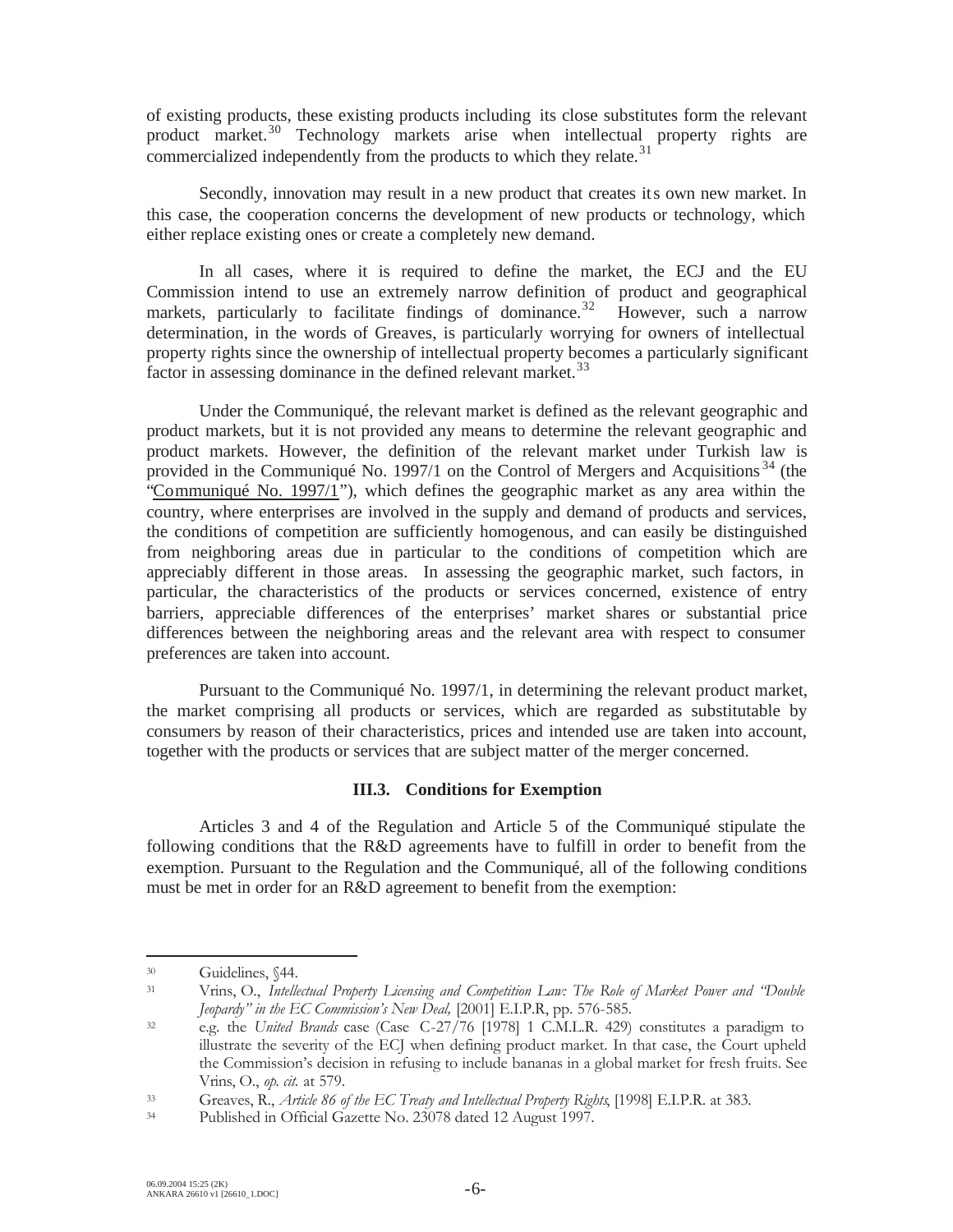- i. all the parties have access to the results of the joint research and development for the purposes of further research or exploitation;
- ii. the R&D agreement provides only for joint research and development, each party must be free independently to exploit the results of the joint research and development and any pre-existing know-how necessary for the purposes of such exploitation;
- iii. the joint exploitation relates to results which are protected by intellectual property rights or constitute know-how, which substantially contribute to technical or economic progress and the results are decisive for the manufacture of the contract products or the application of the contract processes;
- iv. the undertakings charged with manufacture by way of specialization in production are required to fulfill orders for supplies from all the parties, except where the research and development agreement also provides for joint distribution.

#### **III.4. Market share Threshold and Duration of Exemption**

Pursuant to the Regulation, where two or more of the participating undertakings are competing undertakings, the exemption shall apply only if the combined market share of the participating undertakings does not exceed 25 % of the relevant market for the products capable of being improved or replaced by the contract products. By virtue of the Communiqué, however, where two or more of the participating undertakings are competing undertakings and the results of the R&D shall be jointly exploited, the exemption only applies if the combined market share of the participating undertakings does not exceed 40 % of the relevant market.

The Communiqué also stipulates that where the distribution right of the products subject to R&D agreement is exclusively granted to one of the parties or to a subsidiary of the parties, or to a third party, the combined market share of all parties must not exceed 20 % of the relevant market. The Regulation, however, does not make such a distinction between R&D agreements where the distribution right of the products subject to R&D agreement is exclusively granted to one person, and apply the 25% market share threshold to such R&D agreements as well.

Under the Regulation, where the participating undertakings are not competing undertakings, the exemption shall apply for the duration of the R&D, and where the results are jointly exploited, the exemption shall continue to apply for seven years from the time the contract products are first put on the market within the common market.

The Communiqué also provides that where the R&D agreements do not include joint exploitation of the results, the exemption shall apply for the duration of the R&D. But, the Communiqué does not stipulate the condition of not being competing undertakings to grant the exemption for the duration of the R&D. By virtue of the Communiqué, where the R&D agreement includes joint exploitation of the results, the exemption shall apply for five years from the time the contract products are first put on the market within Turkey.

#### **III.5. Market Share Calculation in R&D Cases**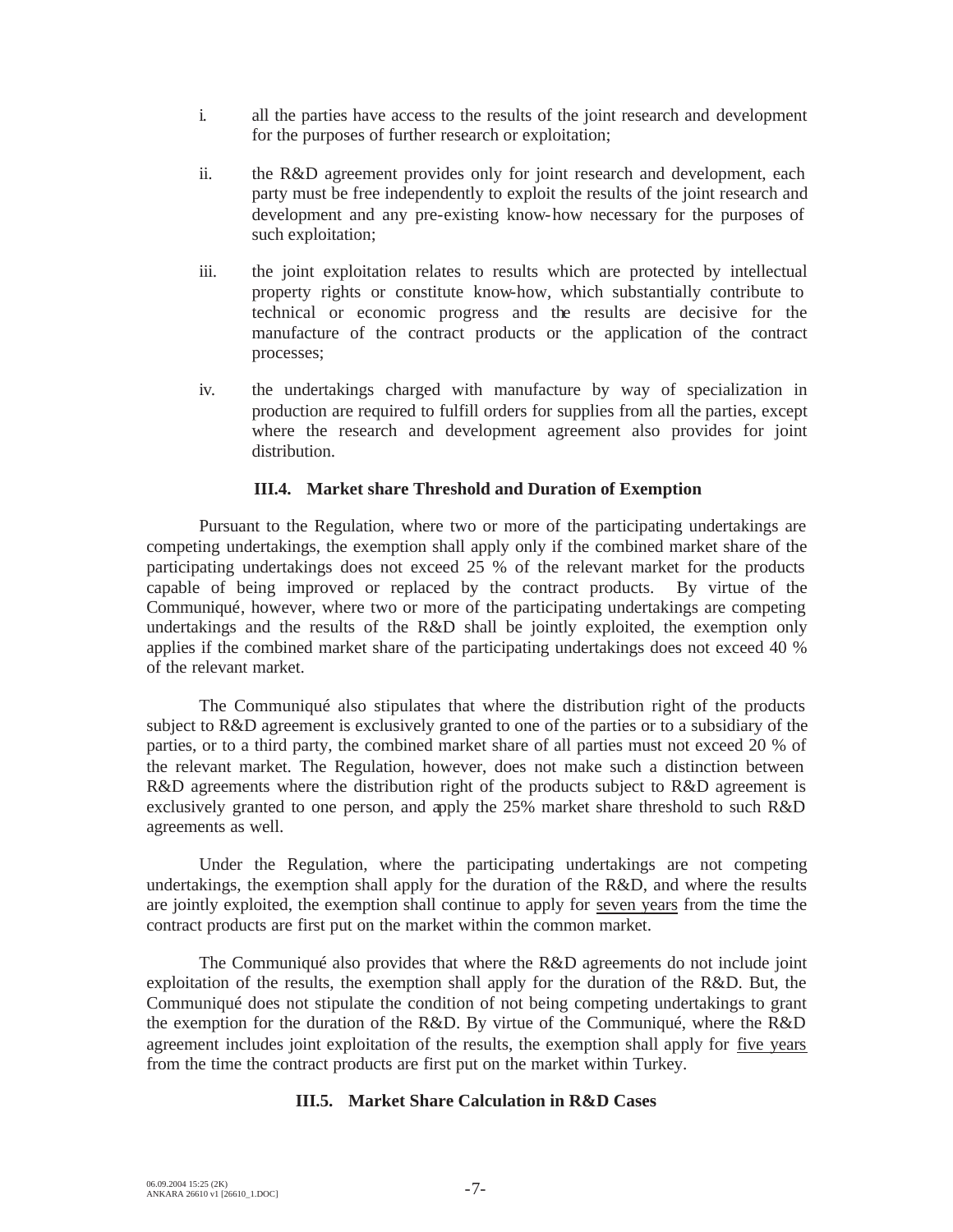The calculation of market shares is based on the distinction between different form of relevant market explained above, namely existing markets and competition in innovation. Both the Regulation and the Guidelines adopt that methodology and deal with various possibilities:

Firstly, if the R&D agreement only aims at improving or refining existing products, this market includes the products directly concerned by the R&D. Market shares can thus be calculated on the basis of the sales value of the existing products.

As a second possibility, if the R&D aims at replacing an existing product, the new product will, if successful, become a substitute to the existing products. To assess the competitive position of the parties, it is again possible to calculate market shares on the basis of the sales value of the existing products. For an automatic exemption, this market share may not exceed 25 percent.

Finally, if the R&D aims at developing a product which will create a completely new demand, market shares based on sales cannot be calculated, and it is only possible to analyze the effects of the agreement on competition in innovation. Therefore, the Regulation exempts these agreements irrespective of market share for a period of seven years after the product is first put on the market.

Contrary to the Regulation and the Guidelines, the Communiqué does not provide any methodology regarding the calculation of the market shares.

#### **III.6. The So-Called Hard Core Restrictions**

Article 5 of the Regulation and Article 6 of the Communiqué provide certain categories of R&D agreements which are not covered by the exemption. These categories are:

- i. the restriction of the freedom of the participating undertakings to carry out research and development independently or in cooperation with third parties in a field unconnected with that to which the research and development relates or, after its completion, in the field to which it relates or in a connected field;
- ii. the prohibition to challenge after completion of the research and development the validity of intellectual property rights which the parties hold in the common market and which are relevant to the research and development
- iii. the limitation of output or sales;
- iv. the fixing of prices when selling the contract product to third parties;
- v. share of customers and territories; or
- vi. the requirement not to grant licences to third parties to manufacture the contract products or to apply the contract processes where the exploitation by at least one of the parties of the results of the joint research and development is not provided for or does not take place.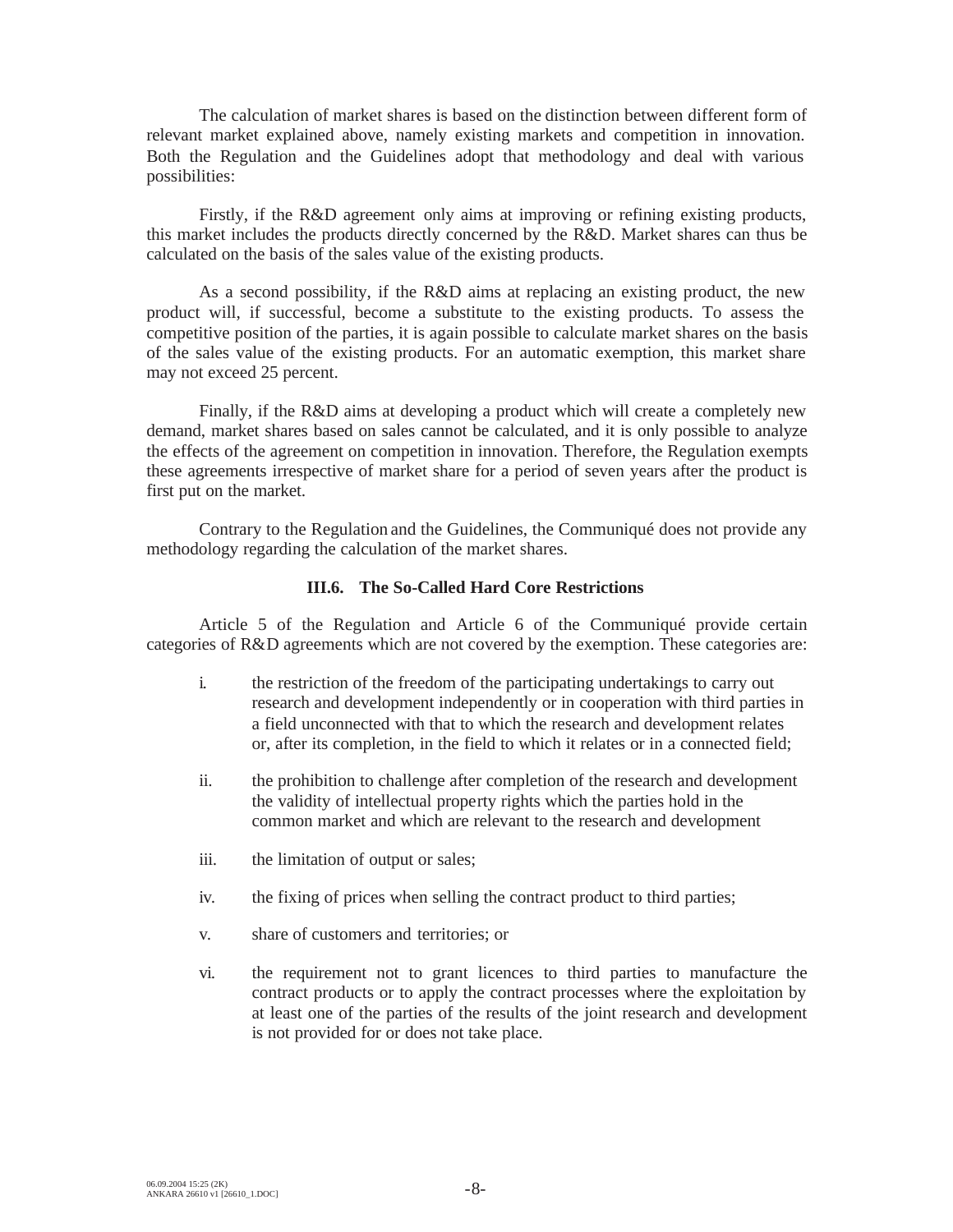## **III.7. Withdrawal of Exemption**

Both the Regulation and the Communiqué provide that the exemption granted to R&D agreements may be withdrawn upon fulfillment of the following conditions:

- i. because of the particular structure of supply, the existence of the research and development agreement substantially restricts the access of third parties to the market for the contract products;
- ii. without any objectively valid reason, the parties do not exploit the results of the joint research and development;
- iii. the contract products are not subject in the whole or a substantial part of the common market to effective competition from identical products or products considered by users as equivalent in view of their characteristics, price and intended use.

In addition to the above stated conditions for withdrawal of an exemption, the Regulation provides two more conditions in the existence of which the EU Commission may withdraw an exemption and which are not provided in the Communiqué. These conditions are:

- i. the existence of the research and development agreement substantially restricts the scope for third parties to carry out research and development in the relevant field because of the limited research capacity available elsewhere; or
- ii. the existence of the research and development agreement would eliminate effective competition in research and development on a particular market.

In other words, the Regulation provides more grounds for the Commission to withdraw an exemption that the Communiqué provides for the Competition Authority.

## **III.8. Application of the Exemption to Concerted Practices**

Both the Regulation and the Communiqué covers the concerted practices. Article 2 of the Regulation defines the term "agreement" as "agreement, a decision of an association of undertakings or a concerted practice." Consequently, the concerted practices between two or undertakings or groups of undertakings as regards cooperation in R&D may also benefit from the block exemption provided under the Regulation. Similarly, Article 9 of the Communiqué states that its provisions *"shall be applied to the concerted practices of the undertakings and the decisions of the group of undertakings."*

## **IV. CONCLUSION**

R&D is essential for undertakings to remain and compete in the market. It is widely accepted that strong economies are based on research and technology.<sup>35</sup> However, R&D may often require enormous investment, thus necessitating cost and risk sharing through cooperation in R&D. On the other hand, such cooperation may lead to competition problems.

<sup>35</sup> e.g. the increase of High-Technology sector in the US, see Kirkbride, J. & Xiong T., *Controling Research and Development Co-operation through EC Competition controls: Some Concerns*, 1998 The Company Lawyer 19, pp. 296-301.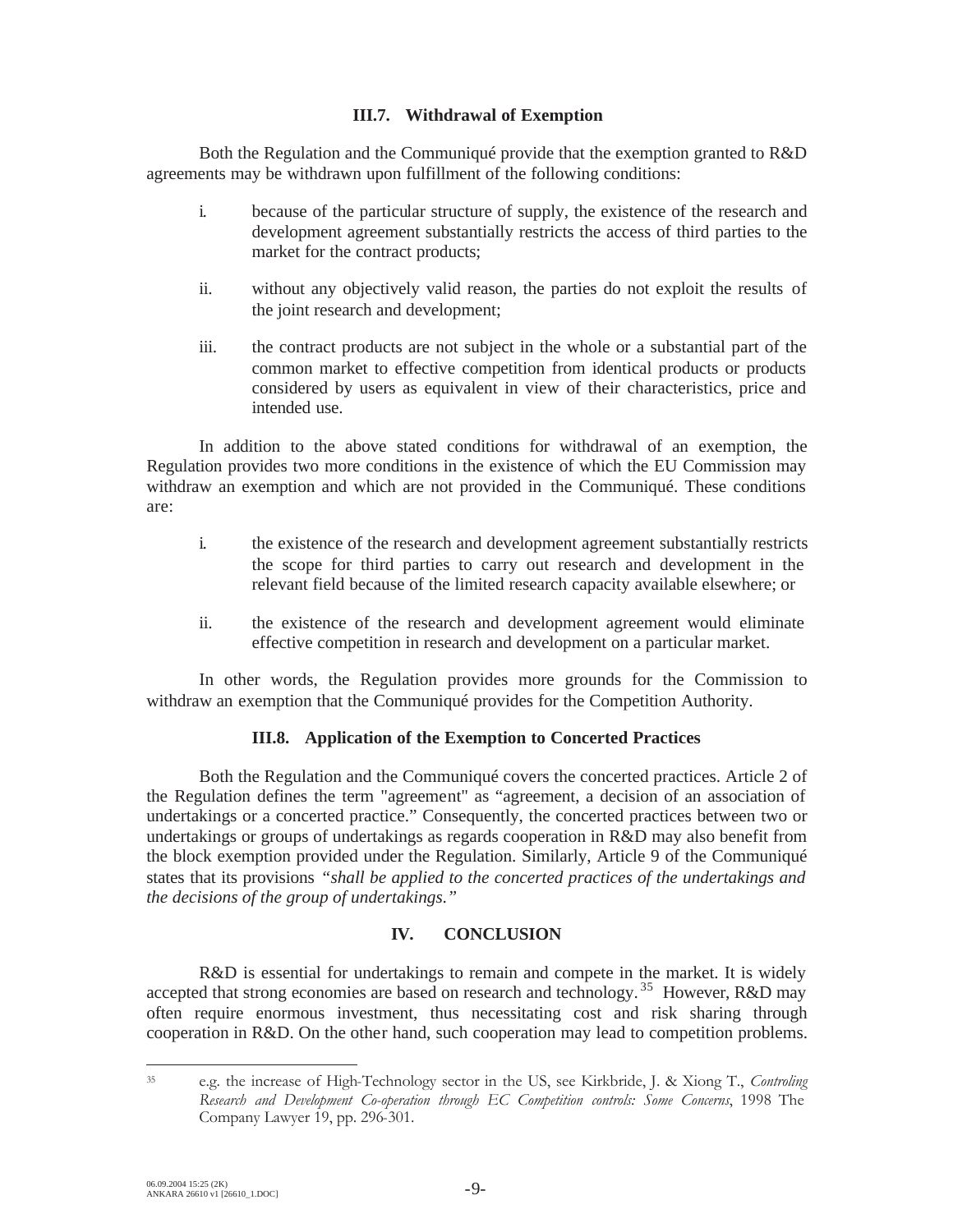Any initiative dealing with such a delicate issue, therefore, needs a balanced assessment taking into account both the benefits of such cooperation and its anti-competitive effects.

Ensuring that balance is even more important when combined with EU policies. From the 1960's (so-called big era of science) onwards, the EU Commission, trying to ensure that balance, has adopted a twofold objective, namely favoring cooperation in R&D to promote EU businesses, while also trying to ensure maintenance of fair competition in the common market. Those efforts by the EU Commission have sometimes given rise to contradictions between technology and competition policies: the so-called cross-policy problem.<sup>36</sup> It is argued by certain academics that in order to avoid that problem, the EU Commission must take a more positive and clear<sup>37</sup> position towards cooperation in R&D, whereby both the legal certainty that the undertakings need could be ensured, and the contradiction between technology and competition policies could be reduced to a minimum level.

Having appreciated the contributions of the Regulation, the Guidelines and the Communiqué in terms of technological development and consumer protection, all three of them have certain shortcomings.

Firstly, the Regulation has certain shortcomings. Although it makes a distinction between R&D agreements between non-competing manufacturers to which market share criterion applies, versus agreements between competing manufacturers, it is not clear why the Article  $3(3)^{38}$  limitation should exist as regards non-competing manufacturers: if noncompetitors have jointly created a market share, why should the joint operation come to an end as a result of the increase of market shares (to the extent that this did not result in the elimination of effective competition by creating an unassailable competitive position in the market $)$ ?<sup>39</sup>

The Guidelines are also subject to serious criticism for not meeting the expectations<sup>40</sup>. Firstly, although they increase the legal certainty, they are criticised for leaving a number of issues intact. For instance, they establish that the "centre of gravity"<sup>41</sup> rule shall be applied to agreements that combine various levels of cooperation. According to this rule, the system to be applied to the agreement in question will be determined by the main activity. However, any solution is not indicated for the situation where it is not possible to establish the main activity. Secondly, the Guidelines are criticised for being long and complex. They cover a

<sup>36</sup> See e.g. Lawless, M., *Balancing Industrial and Competition Policies*, available at *"http://econserv2 .bess.tcd.ie/SER/1999/essay13".*

<sup>37</sup> The Commission's and the ECJ's strictness in defining relevant market constitutes an example of the EU's unclear position towards R&D: in the words of Vrins, narrow definitions of markets threaten to make the block exemption Regulation a false promise rather than true "peace treaties". See Vrins, *ibid.* at 584.

<sup>38</sup> Article 3(3) provides that: *"Without prejudice to paragraph 2, where the research and development agreement provides only for joint research and development, each party must be free independently to exploit the results of the joint research and development and any pre-existing know-how necessary for the purposes of such exploitation.* Such right to exploitation may be limited to one or more technical fields of application, where the parties are not *competing undertakings at the time the research and development agreement is entered into."*

<sup>39</sup> *Position paper on the reform of competition rules relating to Horizontal Cooperation Agreements*, by the EU committee of the American Chamber of Commerce.

<sup>40</sup> e.g., the EU committee of the American Chamber of Commerce and the International Chamber of Commerce

<sup>41</sup> Guidelines, §39.